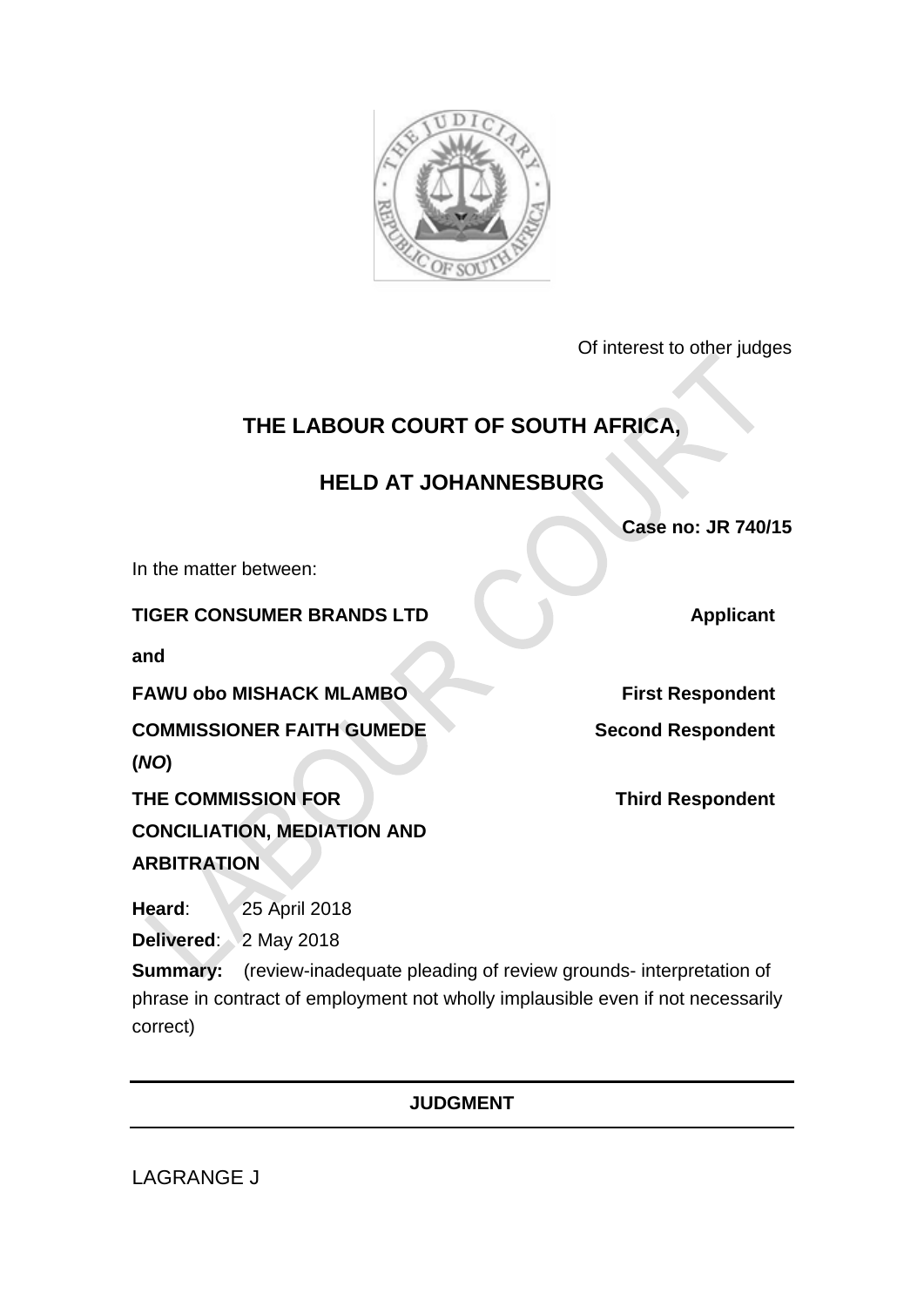#### **Introduction**

[1] The applicant (' Albany') has applied to review and set aside an arbitration award of the second respondent, Ms F Gumede ('the arbitrator') in which she held that dismissal of the Mr M Mlambo ('Mlambo') was substantively unfair and awarded him reinstatement subject to a final written warning effective for 12 months from the date of his reinstatement.

#### **Background**

- [2] Mlambo was employed as an artisan's assistant in the engineering department of Albany's bakery in Secunda.'
- [3] At the end of June 2014, an agreement was reached between shop stewards and Albany, which normalised working hours and in terms of which the first shift on a Saturday would start at 06H00 and end at 11H00. The introductory paragraph of the agreement read:

"Please be advised as of the 01 July 2014 business will change current practice in respect of Excessive Working Hours on Saturdays and therefore as discussed and communicated staff will proceed in executing the 45 working hours."

- [4] Evidence was led by Albany that in the engineering department, there was no discussion and communication as mentioned in the paragraph and that the agreement was concluded only in respect of production staff and did not apply to engineering, sales or dispatch departments. Mlambo was a shop steward and was a signatory to the agreement. He contended that the agreement applied to the whole workforce and not just to the production department.
- [5] It was also common cause that when Mlambo was first employed by Albany, that his contract required him to work overtime "from time to time". Evidence was led by Albany that this was a general term of employment and not confined to particular occupations, which was not disputed.
- [6] It was common cause that even after the agreement was concluded that, staff in the engineering department continued to work overtime on Saturdays after 11H00 as they had done before.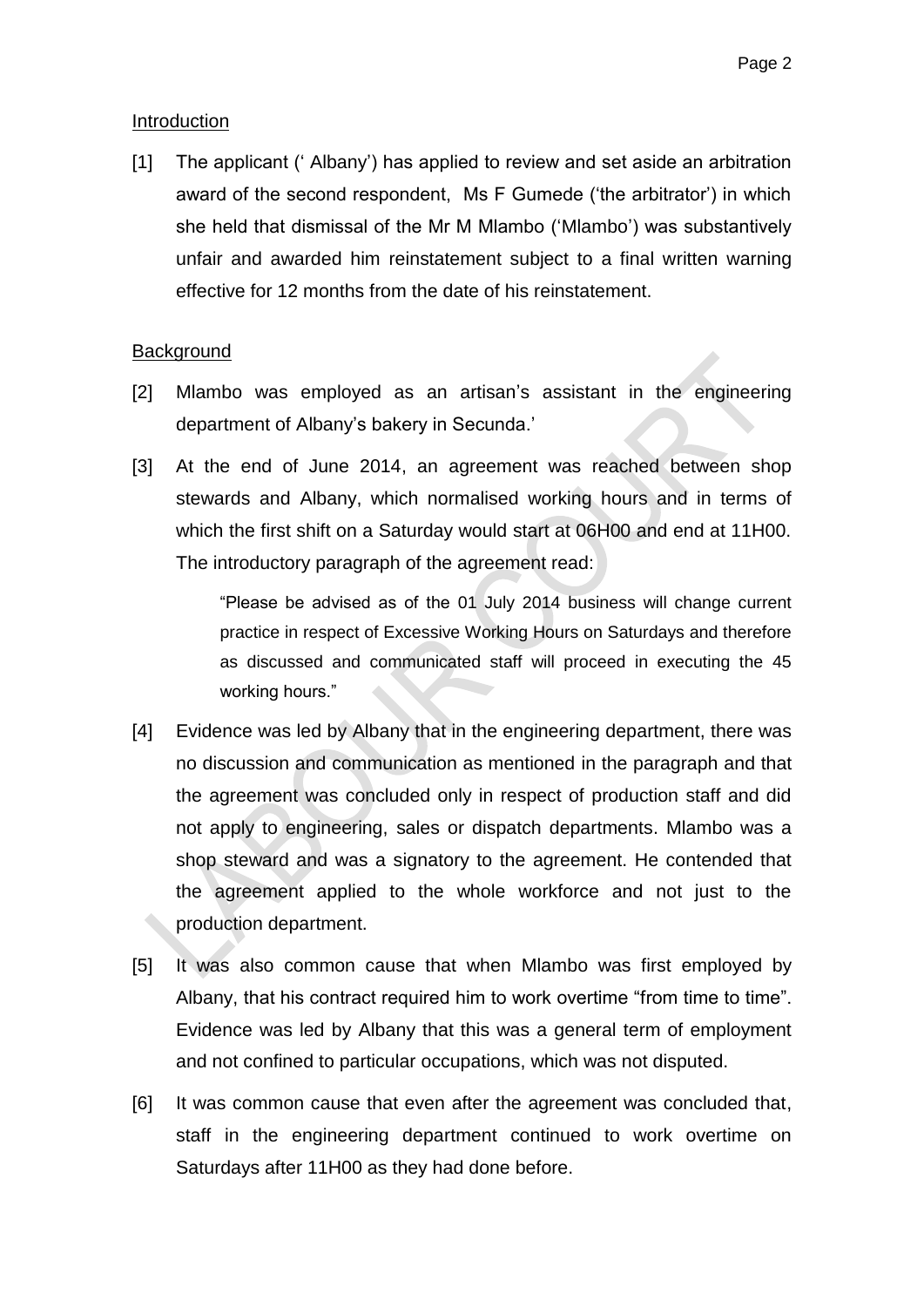- [7] However, a problem developed in November 2014 when artisans' assistants, including Mlambo, in the engineering department refused to continue working after the end of normal hours on Saturday at 11H00. According to Mlambo's evidence, they refused to work overtime because they only continued to do so after the excessive working hours agreement was reached because they were waiting for feedback from management on whether they would receive additional remuneration. When they were told in mid-October that there would be no change, that is when they decided they would no longer work overtime. Unfortunately, that version was never put to Albany's witness, so these discussions were never properly canvassed in evidence during the arbitration hearing.
- [8] Be that as it may, it appears that after the assistants notified the company of their stance, Albany disputed they were entitled to refuse overtime work and reaffirmed its stance by placing a notice issued by the Maintenance Manager on the noticeboard on 7 November 2014 addressed to all maintenance staff, and which read:

"Please be advised that it is a requirement of Albany Bakery Secunda that Artisans and Artisan Aids will work on a Saturday doing weekly maintenance from 06:00 until finish and released by the Maintenance Manager, who will require from you to work overtime. This arrangement is an operational requirement to ensure that we provide a well-maintained on action and to minimise breakdowns during the week.

Please be aware that failing to comply with the above arrangement a lead to disciplinary action against such an employee. The view of the companies that this is an operational requirement and a reasonable request.

Please note that the arrangement made to work till 11:00 on a Saturday was only made for the Production Staff."

- [9] Despite this, Mlambo and other artisans did not work after 11:00 on Saturday 8 November 2014. Further, on Saturday 22 November 2014, left work at 11:00, allegedly without explanation and without completing work he was supposed to finish on a shaft. Consequently, he was charged with the following charges, of which he was found guilty and dismissed:
	- 9.1 Charge 1: Gross insubordination: refusing to pay a reasonable, legal and lawful instruction by leaving a workplace at 11:00 on Saturday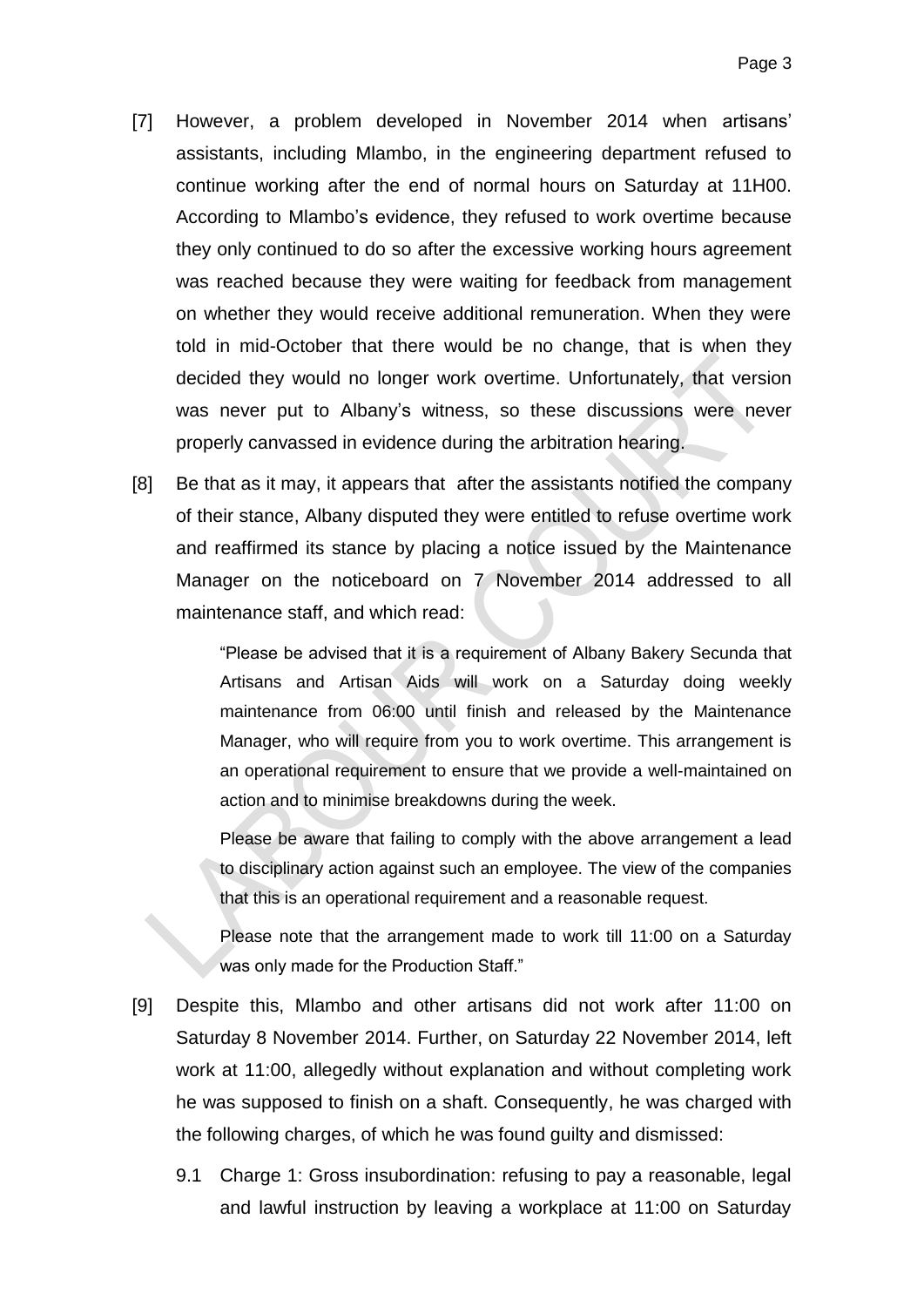the 08<sup>th</sup> of November 2014, after a clear instruction was given directly and by way of a notice that was placed on the notice board on Friday the 07<sup>th</sup> November 2014.

9.2 Charge 2: Desertion of workplace: it was reported to him that the moulder bearing needed replacement, him stripped the moulder and failed to put together again, leaving his work unfinished at 11h00 on 22 November 2014.

#### Arbitrator's findings

- [10] The arbitrator dismissed the employer's contention that the agreement on working hours was confined to the production department. She did so on the basis that the agreement did not expressly differentiate between different departments.
- [11] She also found that even though Mlambo's contract required him to work overtime "from time to time", the requirement that the maintenance Department had to work overtime every Saturday was in conflict with this provision and therefore in breach of section 10 (1) (a) of the Basic Conditions of Employment Act, 75 of 1997 ('the BCEA') which states that an employer "may not require or permit or require an employee to work overtime except in accordance with an agreement". This suggestion that the imposition of a regular overtime was in breach of the BCEA was never canvassed with Albany's witness, though it was submitted in written argument by the union. She appeared to concur with the union's submission, also only made in argument, that Mlambo had been dismissed for refusing to work overtime which was in breach of section 79 of the BCEA because it amounted to prejudicing him for refusing to do something he was not legally required to do.
- [12] In relation to the charge of desertion, she held that his departure from the workplace at 11H00 did not amount to desertion because it did not involve him failing to report for duty for an unreasonably long period. She did not appear to make a finding whether or not there had been an understanding that incomplete work would be completed by a contractor or whether he had simply left the workplace without completing the repairs to the shaft. It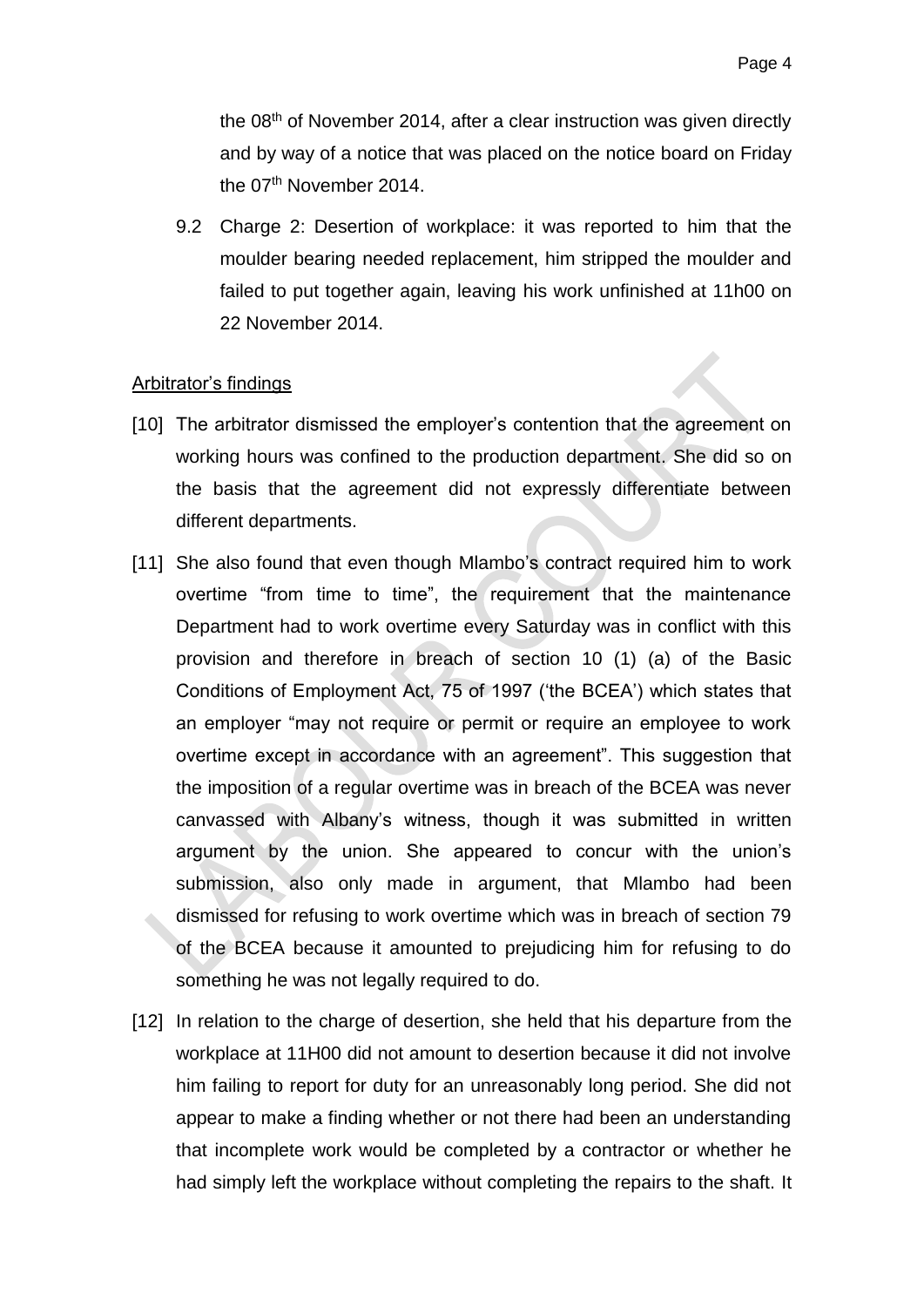is implicit in her reasoning on this charge that she found that, strictly speaking, he could not be held guilty of the charge because his conduct did not amount to desertion. She further found that the evidence that because he left the plant without the repair being complete, this had caused a financial loss of R80,000-00 was unsupported and uncorroborated.

[13] She then proceeded to determine whether dismissal was an appropriate sanction and after considering that he had a clean record of 12 years of service with the respondent she was of the view that the trust relationship could be rebuilt. Nevertheless, because she found that he was not "entirely guilt free of wrongdoings" that affected the relief. She took the view that he would not have refused overtime work if the "mutual interest" issue of this nature could not be resolved by simply refusing to work overtime. She also considered the repercussions it might have in the workplace considering his position as a shop steward, though it is not entirely clear what she meant by this.

### Grounds of review

1

- [14] Albany attacks the arbitrator's reasoning. In Albany's founding papers, it phrases the attack principally in terms of various errors committed by the arbitrator which it then submits resulted in the arbitrator's powers and/or permitting a gross irregularity and/or coming to a decision that a reasonable Commissioner would not have come to. No supplementary affidavit was filed. It was only in the applicant's heads of argument that it was articulated for the first time why the errors in question were ones that amounted to a reviewable irregularities rather than simply grounds of appeal.
- [15] In relation to the perfunctory and improper pleading of the grounds of review, it is apposite to repeat the comments of the court in *Mooki v*  **CCMA and Others**<sup>1</sup>, which are equally applicable here:

"[9] In the present instance, the applicant's grounds for review are not cast in terms that reflect the enquiry that the court must undertake. In particular,

<sup>1</sup> (JR772/15) [2017] ZALCJHB 173 (3 February 2017)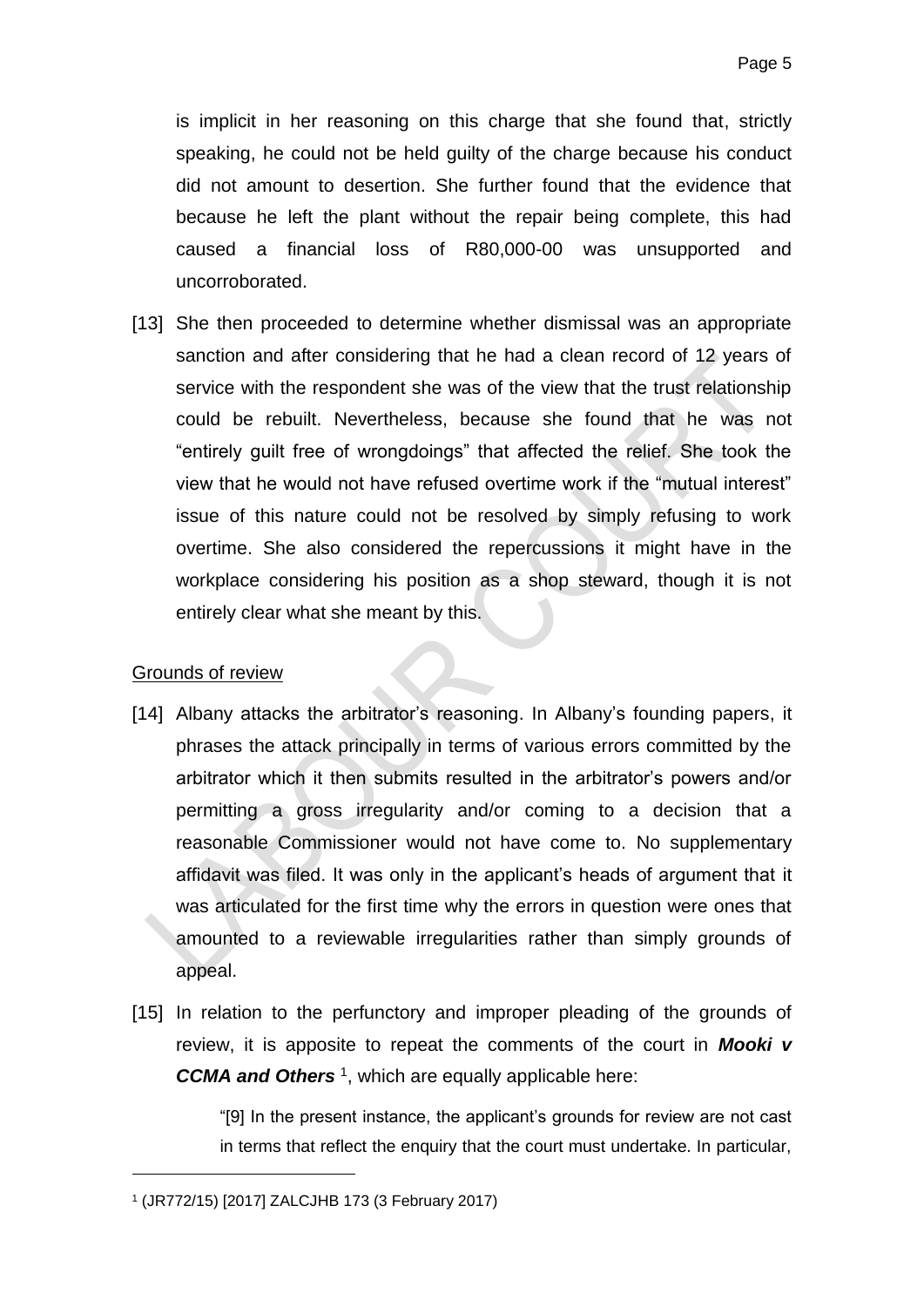the grounds articulated both in the founding and supplementary affidavits do not make out a case to the effect that the outcome of the proceedings under review was one that fell outside of the band of decisions to which a reasonable decision-maker could come on the available material. It is not sufficient, as the applicant has done, to record a litany of complaints that amount to no more than assertions that the commissioner came to conclusions that were wrong. Commissioners are allowed to be wrong; the review test affords them this latitude, provided that the outcome is not compromised in the sense that is an unreasonable one. The two-stage test referred to above preserves the all-important distinction between appeals and reviews. Further, in an application such as the present, the basis on which the outcome of arbitration proceedings subject to review is alleged to be unreasonable must be specifically pleaded - a failure to do so reflects a failure to establish a cause of action. The applicant's failure to frame his grounds for review on the proper basis and to rely in piecemeal fashion on a series of alleged misdirections, in my view, is in itself a reason to dismiss the present application."

To this, I would add that it is not the job of the court to make the connections between identifying an error, which might amount to an irregularity, and why it purportedly has a fatal effect on the award, nor should a respondent have to guess what that connection might be, or wait until heads of argument are submitted before the supposed connection is revealed.

- [16] In any event, notwithstanding this fundamental defect, I am not satisfied that the review should succeed anyway even if it was possible to construe the pleadings most generously. In this regard, it is only necessary to address the ground which the applicant persisted with in argument at the hearing.
- [17] Albany complains that the arbitrator committed a reviewable irregularity in interpreting the agreement on excessive working hours to apply to the maintenance department, because she failed to take account the fact that the Department had continued to work overtime after the agreement was concluded and failed to have regard to the context of the agreement, which explained its genesis and purpose namely that it was intended to prevent working overtime except in areas that required overtime work for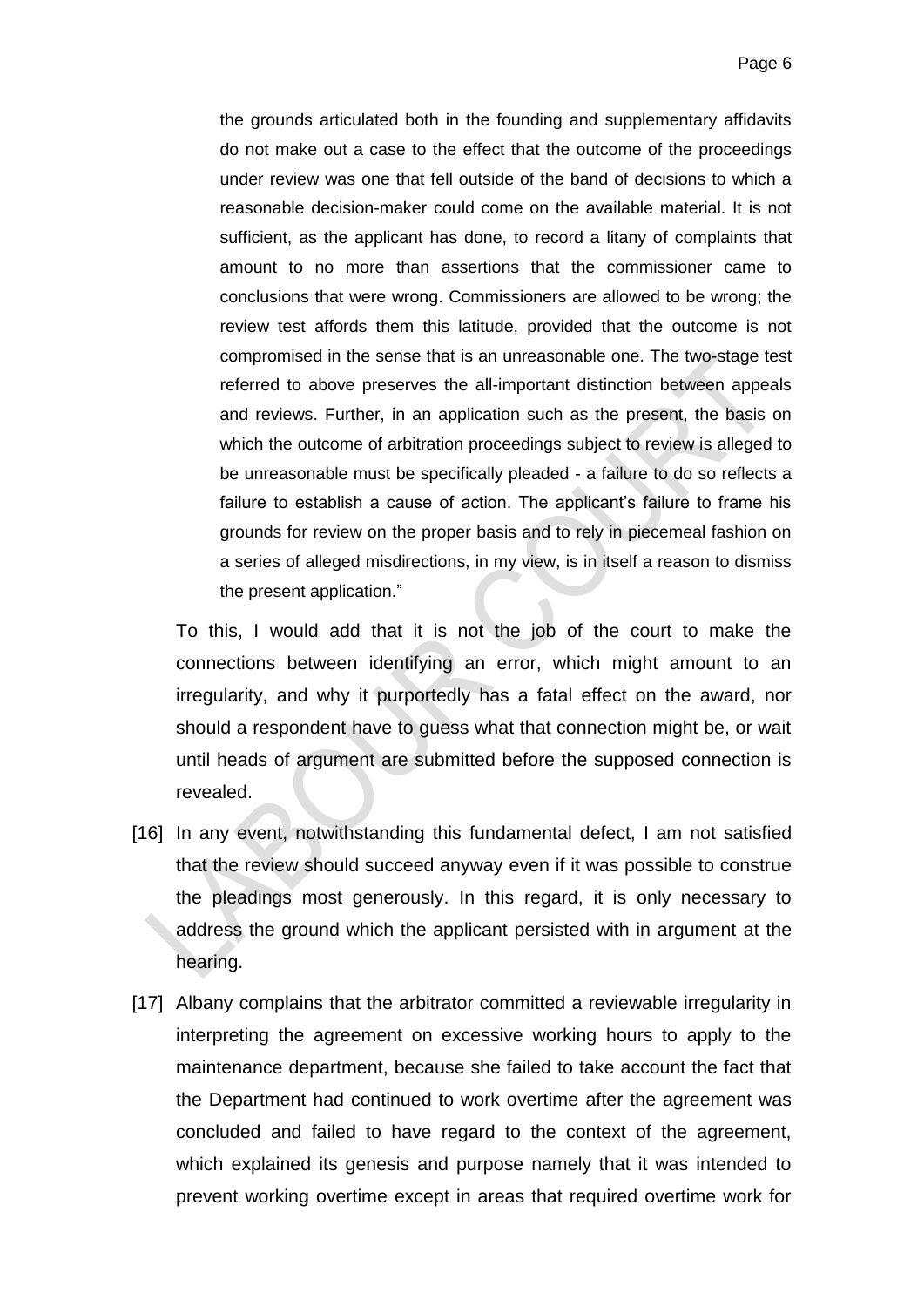operational reasons. It is true that the arbitrator appears to have neglected the uncontroverted evidence of O'Donovan that the excessive hours agreement was never "discussed and communicated" in the maintenance department and could only have applied to a department where that had happened. Likewise, she failed to deal with his evidence which was not contradicted that it did not apply to the sales department either. However, the applicability of the excessive working hours agreement to the maintenance department was only one pillar in her reasoning. The second concerned her interpretation of the effect of Mlambo's contract on his overtime obligations.

- [18] Albany complains that in this respect also she adopted an overly technical approach in deciding that the phrase "time to time" could not be construed as an agreement to work overtime on an invariable basis and moreover any attempt by Albany to impose a requirement to do so was in breach of section 10 (1)(a) of the BCEA. To bolster its claim that there was an obligation to work overtime on a constant basis, Albany argues that the arbitrator ought also to have recognised that there was a tacit agreement by the maintenance workers to continue working overtime on a constant basis based on their practice in the past, because the BCEA did not require an agreement to work overtime to be in writing. Thus on the one hand, Albany complains that the arbitrator misconstrued and misdirected herself in interpreting the phrase from "time to time" in Mlambo's contract of employment. On the other hand, Albany in effect contends that in any event she ought to have inferred the existence of a tacit agreement, which implicitly superseded the terms of his contract. Whether her interpretation of the contentious phrase is correct or not, it was not a wholly implausible or irrational interpretation. Secondly, it was never argued before the arbitrator that it was in any event superseded by a tacit agreement. The evidence of the practice of maintenance staff working overtime despite the conclusion of the excessive hours agreement was led in order to persuade the arbitrator that the excessive hours agreement did not apply to them, not to prove the existence of a tacit agreement.
- [19] There are certainly unsatisfactory features of the award such as the failure of the arbitrator to identify clearly what she considered to have been a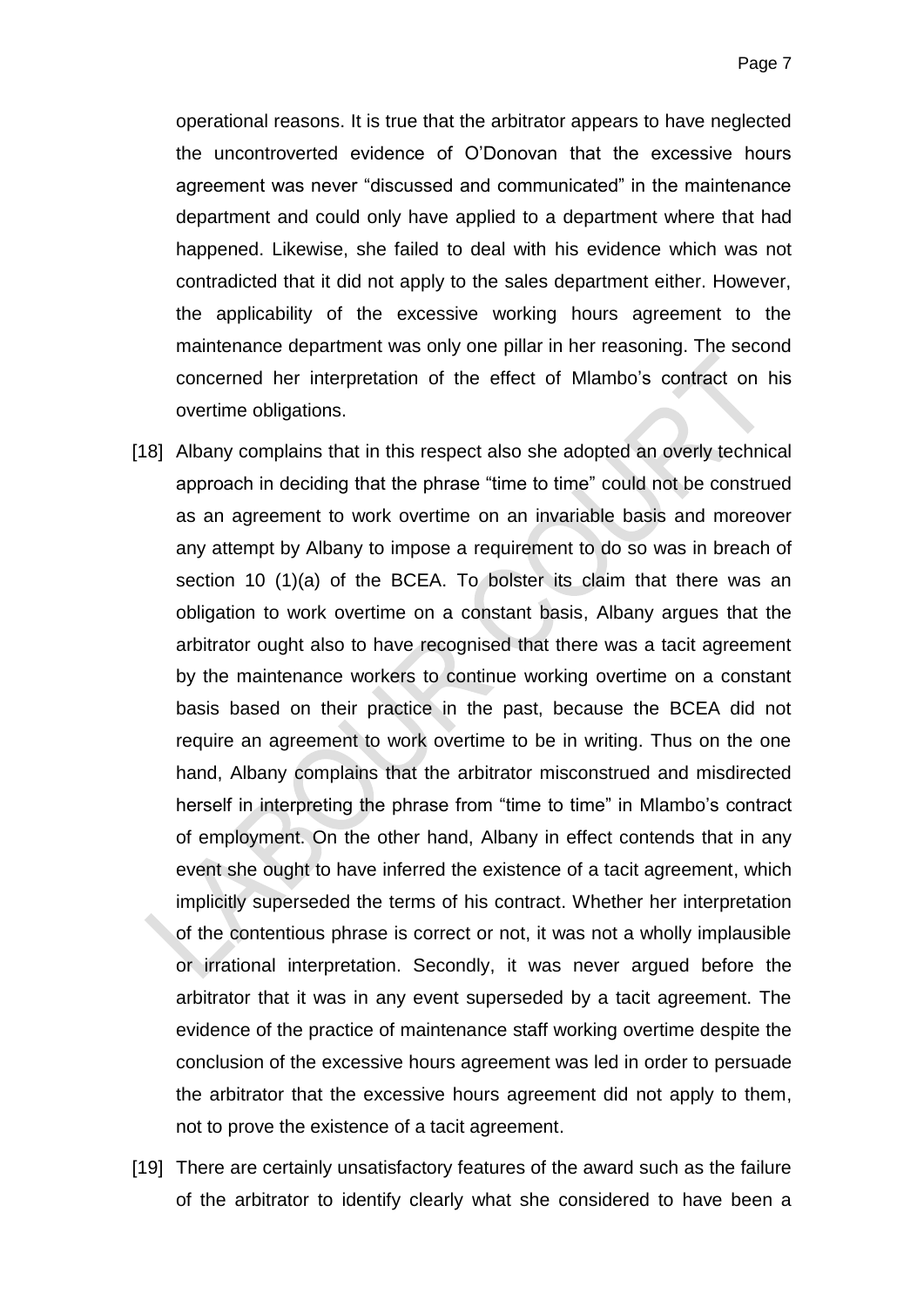form of misconduct on Mlambo's part, which warranted a final written warning valid for twelve months as well as denying him full retrospective statement. However, given the factors she says she considered such as Mlambo's clean service record of twelve years, it is not inconceivable that if she felt there was some degree of insubordination he was guilty of, nonetheless did not warrant dismissal at that stage. It is perhaps worth noting in this regard that Mlambo was charged with both charges simultaneously rather than issuing him with a written warning or final written warning after the first infraction on 8 November. The overall outcome is not one that is unsustainable on the evidence before her.

#### Order

[1] The review application is dismissed with costs.

**Lagrange J Judge of the Labour Court of South Africa** 

**\_\_\_\_\_\_\_\_\_\_\_\_\_\_\_\_\_\_\_\_\_\_\_**